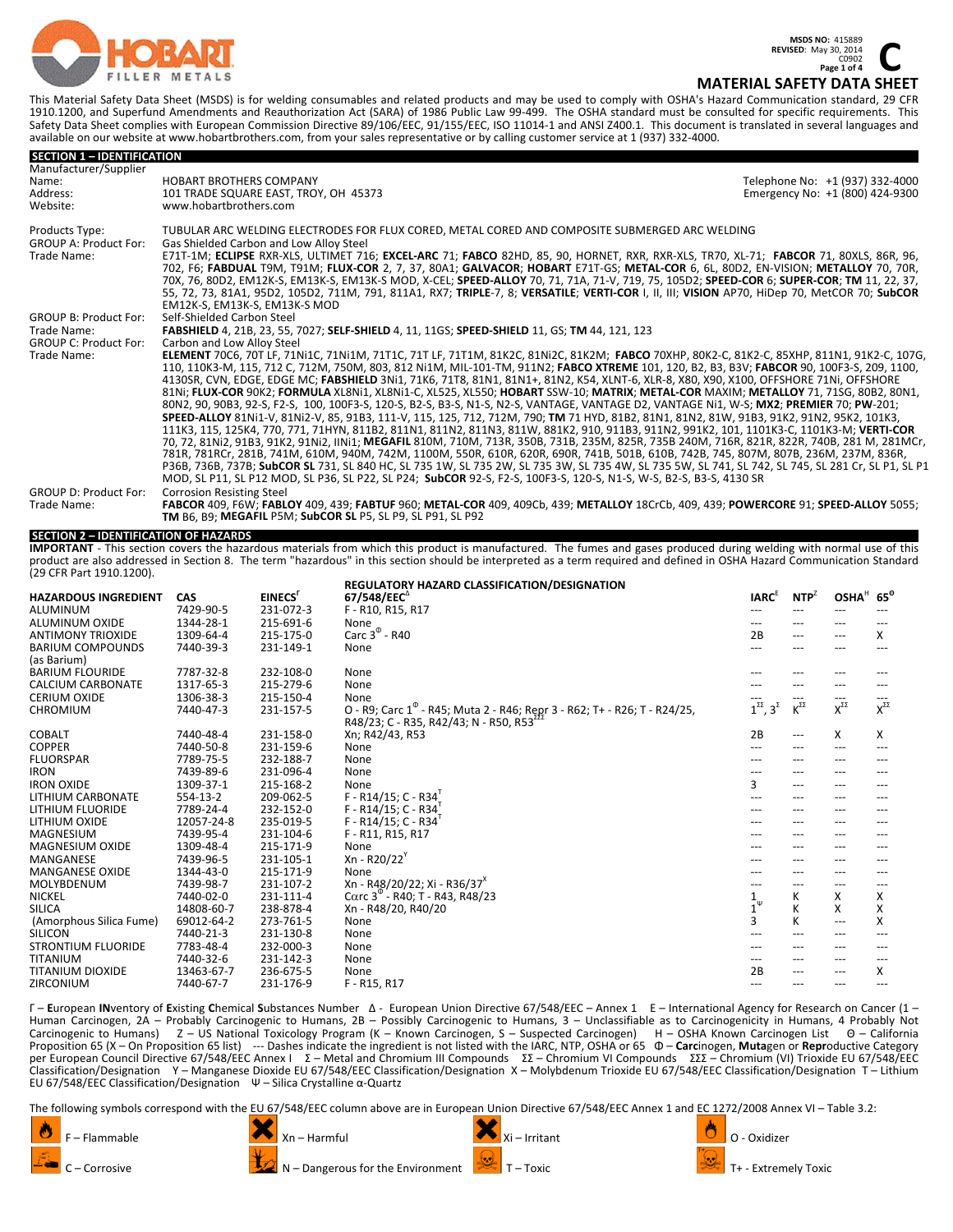

**REVISED:** May 30, 2014<br>
C0902<br>
C0902<br>
COLOGY DATA SULT **Page 2 of 4 MATERIAL SAFETY DATA SHEET**

#### WARNING! - Avoid breathing welding fumes and gases, they may be dangerous to your health. Always use adequate ventilation. Always use appropriate personal **protective equipment.**

**PRIMARY ROUTES OF ENTRY:** Respiratory System, Eyes and/or Skin. **ARC RAYS:** The welding arc can injure eyes and burn skin. **ARC RAYS:** The welding arc can injure eyes and burn skin. **ELECTRIC SHOCK:** Arc welding and ass **ELECTRIC SHOCK:** Arc welding and associated processes can kill. See Section 8.

Welding fumes and gases cannot be classified simply. The composition and quantity of both are dependent upon the metal being welded, the process, procedures and electrodes used. Most fume ingredients are present as complex oxides and compounds and not as pure metals. When the electrode is consumed, the fume and gas<br>decomposition products generated are different in percent and form originating from the volatilization, reaction or oxidation of the materials shown in this section, plus those from the base metal and coating, etc., as noted above. Monitor for the materials identified in the list within this section.

Fumes from the use of this product may contain complex oxides or compounds of the following elements and molecules: amorphous silica fume, antimony trioxide, barium, calcium oxide, chromium, cobalt, copper, fluorspar or fluorides, lithium, manganese, nickel, silica and strontium. Other reasonably expected constituents of the fume would also include complex oxides of iron, titanium, silicon and molybdenum. Gaseous reaction products may include carbon monoxide and carbon dioxide. Ozone and nitrogen oxides may be formed by the radiation from the arc. Other conditions which also influence the composition and quantity of the fumes and gases to which workers may be exposed include: coatings on the metal being welded (such as paint, plating or galvanizing), the number of welders and the volume of the work area, the quality and amount of ventilation, the position of the welder's head with respect to the fume plume, as well as the presence of contaminants in the atmosphere (such as chlorinated hydrocarbon vapors from cleaning and degreasing activities). One recommended way to determine the composition and quantity of fumes and gases to which workers are exposed is to take an air sample inside the welder's helmet if worn or in the worker's breathing zone. See ANSI/AWS F1.1 and F1.3, available from the "American Welding Society", 8669 Doral Blvd., Suite 130, Doral, FL 33166.

#### **SECTION 3 – HAZARDOUS INGREDIENTS**

| <b>GROUP AND %WEIGHT</b> |           |               |                |             |                 |                        |                           | <b>GROUP AND %WEIGHT</b> |               |                      |                |             |             |
|--------------------------|-----------|---------------|----------------|-------------|-----------------|------------------------|---------------------------|--------------------------|---------------|----------------------|----------------|-------------|-------------|
| <b>INGREDIENT</b>        | CAS.      | <b>EINECS</b> | А              | в           |                 | D                      | <b>INGREDIENT</b>         | <b>CAS</b>               | <b>EINECS</b> | Α                    | в              |             | D           |
| ALUMINUM                 | 7429-90-5 | 231-072-3     | $\langle$ 2    | < 5         | $<3^{(6)}$      | $---$                  | LITHIUM OXIDE             | 12057-24-8               | 235-019-5     | ---                  |                | $\langle$ 2 | $---$       |
| ALUMINUM OXIDE           | 1344-28-1 | 215-691-6     | ---            | ---         | <3              | $---$                  | <b>MAGNESIUM</b>          | 7439-95-4                | 231-104-6     | $\sim$ $\sim$ $\sim$ | - <3           | $\langle$ 2 | $---$       |
| <b>ANTIMONY TRIOXIDE</b> | 1309-64-4 | 215-175-0     | ---            | ---         | (12)            | $---$                  | <b>MAGNESIUM OXIDE</b>    | 1309-48-4                | 215-171-9     | $\sim$ $\sim$ $\sim$ | $\leq$ 3       | $\langle$ 2 | $---$       |
| BARIUM CMPDS (as Ba)     | 7440-39-3 | 231-149-1     | ---            | ---         | (13)            | $---$                  | MANGANESE                 | 7439-96-5                | 231-105-1     | < 5                  | $\langle$ 2    | $\leq 4$    | $\langle$ 2 |
| <b>BARIUM FLOURIDE</b>   | 7787-32-8 | 232-108-0     | $---$          | $12^{(1)}$  | $<$ 12 $^{(3)}$ | $---$                  | <b>MANGANESE OXIDE</b>    | 1344-43-0                | 215-171-9     | ---                  | ---            | $\langle$ 2 | $---$       |
| CALCIUM CARBONATE        | 1317-65-3 | 215-279-6     | $---$          | $<2^{(7)}$  |                 |                        | <b>MOLYBDENUM</b>         | 7439-98-7                | 231-107-2     | $<$ 1                | $---$          | $\langle$ 2 | $\langle$   |
| <b>CERIUM OXIDE</b>      | 1306-38-3 | 215-150-4     | ---            | ---         | ${2}^{(11)}$    | $---$                  | <b>NICKEL</b>             | 7440-02-0                | 231-111-4     | ---                  | ---            | $\leq 4$    | $<$ 1       |
| <b>CHROMIUM</b>          | 7440-47-3 | 231-157-5     | ---            | ---         | <3              | $5 - 20$               | <b>SILICA</b>             | 14808-60-7               | 238-878-4     | $\langle$ 2          | $\langle$ 2    | $\langle$ 2 | $---$       |
| <b>COBALT</b>            | 7440-48-4 | 231-158-0     |                |             | (10)<br><1      | $---$                  | (Amorphous Silica Fume)   | 69012-64-2               | 273-761-5     | $\cdots$             | ---            | $---$       | $---$       |
| <b>COPPER</b>            | 7440-50-8 | 231-159-6     | $<$ 1 $^{(2)}$ | $---$       | ${2}^{(2)}$     | $<1^{(2)}$             | <b>SILICON</b>            | 7440-21-3                | 231-130-8     | $\leq 4$             | $2^{(4)}$      | $\leq 4$    | $\langle$ 2 |
| <b>FLUORSPAR</b>         | 7789-75-5 | 232-188-7     | $<5^{(5)}$     | < 10        | < 5             | $---$                  | <b>STRONTIUM FLUORIDE</b> | 7783-48-4                | 232-000-3     | $---$                | $<2^{(8)}$     | $---$       |             |
| <b>IRON</b>              | 7439-89-6 | 231-096-4     |                | 75-98 75-95 |                 | 75-98 75-95            | <b>TITANIUM</b>           | 7440-32-6                | 231-142-3     | $\frac{1}{2}$        | $\leq$         | $\langle$ 2 | $\langle$ 2 |
| <b>IRON OXIDE</b>        | 1309-37-1 | 215-168-2     | ---            | ---         | < 12            | $\qquad \qquad \cdots$ | TITANIUM DIOXIDE          | 13463-67-7               | 236-675-5     | $<$ 10               | $<$ 4 $^{(4)}$ | $10$        | $\langle$   |
| LITHIUM CARBONATE        | 554-13-2  | 209-062-5     | ---            | $---$       |                 | $\qquad \qquad -$      | <b>ZIRCONIUM</b>          | 7440-67-7                | 231-176-9     | ---                  | ---            | <1          | $---$       |
| LITHIUM FLUORIDE         | 7789-24-4 | 232-152-0     | ---            | $<2^{(9)}$  | $<2^{(9)}$      | $\qquad \qquad -$      |                           |                          |               |                      |                |             |             |

--- Dashes indicate the ingredient is not present within the group of products (1) Present only in FABSHIELD 21B, 23; TM 121, 123; SELF-SHIELD 11, 11GS (2) Present only in FABCO 110K3-M; FABCOR F6W; GALVACOR; METALLOY WS; TM-81W, 811W; all MEGAFIL and SubCOR SL products (3) Present only in FABCO XTREME 120, B2, B3; FABSHIELD 3Ni1, 71K6, 71T8, 81N1, 81N1+, 81N2, XLNT‐6, X90; FABSHIELD OFFSHORE 71Ni (4) Present only in FABSHIELD 55 (5) Present only in METALLLOY EM13K‐S; SPEED‐ALLOY 105D2; TM 55, 75A1, 95D2, 105D2 (6) Present only in FABCO XTREME 120, B2, B3; FABSHIELD 3Ni1, 71K6, 71T8, 81N1, 81N1+, 81N2, XLNT‐6; FABSHIELD OFFSHORE 71Ni (7) Present only in FABSHIELD 7027 (8) Present only in FABSHIELD 21B; TM 121 (9) Present only in FABSCHIELD 7027(10)Present only in FABSHIELD 71K6, 81N1,<br>81N2 (11) Present only in FABSHIELD 71T8, 81N1+, XLNT-6, X90; FABSHIELD VANTAGE, VANTAGE CVN, VANTAGE D2, VANTAGE Ni1 (13) Present only in ELEMENT 70T LF

# **INHALATION:** If breathing is difficult provide fresh air and contact physician.

**SECTION 4 – FIRST AID MEASURES**<br>**INHALATION:** If breathing is difficult provide fresh air and contact physician. **EYE/SKIN INJURIES:** For radiation burns, see physician.

Section 11 of this MSDS covers the acute effects of overexposure to the various ingredients within the welding consumable. Section 8 of this MSDS lists the exposure limits and covers methods for protecting yourself and your co‐workers.

### **SECTION 5 ‐ FIRE AND EXPLOSION HAZARD DATA**

Welding consumables applicable to this sheet as shipped are nonreactive, nonflammable, nonexplosive and essentially nonhazardous until welded. Welding arcs and sparks can ignite combustibles and flammable products. Unused welding consumables may remain hot for a period of time after completion of a welding process. See American National Standard (ANSI) Z49.1 for further general safety information on the use and handling of welding consumables and associated procedures.

# **SECTION 6 ‐ ACCIDENTAL RELEASE MEASURES**

Solid objects can be picked up and placed into a container. Wear proper personal protective equipment while handling. Do not discard as general trash.

SECTION 7 - HANDLING AND STORAGE<br>HANDLING: No specific requirements in the form supplied. Handle with care to avoid cuts. Wear gloves when handling welding consumables. Avoid exposure to dust. Do not ingest. Some individuals can develop an allergic reaction to certain materials. Retain all warning and product labels. **STORAGE:** Keep separate from acids and strong bases to prevent possible chemical reactions.

SECTION 8 - EXPOSURE CONTROL AND PERSONAL PROTECTION<br>Read and understand the instructions and the labels on the packaging. Welding fumes do not have a specific OSHA PEL or ACGIH TLV. The OSHA PEL for Particulate – Not<br>Othe Particles, 10 mg/m<sup>3</sup> – Inhalable Particles. The individual complex compounds within the fume may have a lower OSHA PEL or ACGIH TLV than the OSHA Particulate – Not Otherwise Classified (PNOC) and ACGIH Particles – Not Otherwise Specified (PNOS). An Industrial Hygienist, the OSHA Permissible Exposure Limits for Air Contaminants (29 CFR 1910.1000), and the ACGIH Threshold Limit Values should be consulted to determine the specific fume constituents present and their respective exposure limits. European Union Occupational Exposure Limits (EU OEL) are listed with the most stringent limit among the EU member nations. All exposure limits are in milligrams per cubic meter  $(mg/m<sup>3</sup>)$ .

| $\cdots$                 |            |               |                               |                                             |                                                         |
|--------------------------|------------|---------------|-------------------------------|---------------------------------------------|---------------------------------------------------------|
| <b>INGREDIENT</b>        | <b>CAS</b> | <b>EINECS</b> | <b>OSHA PEL</b>               | ACGIH TLV                                   | EU OEL                                                  |
| ALUMINUM###              | 7429-90-5  | 231-072-3     | $5 R* (Dust)$                 | $1 R* {AA}$                                 | 4 $I^*$ ; 1.5 R <sup>*</sup> - Germany                  |
| ALUMINUM OXIDE##         | 1344-28-1  | 215-691-6     | 5 R*                          | $1 R* {AA}$                                 | 1.5 R*(Aerosol) - Germany; 2 - Poland                   |
| <b>ANTIMONY TRIOXIDE</b> | 1309-64-4  | 215-175-0     | $0.5$ (as Sb)                 | $0.5$ (as Sb) ${A2}$                        | $0.1$  *: $0.4***$ - Hungary                            |
|                          |            |               |                               |                                             | 0.1 I* (Aerosol); 0.4*** (Aerosol) - Austria            |
| BARIUM CMPDS (as Ba)     | 7440-39-3  | 231-149-1     | $0.5$ (as Ba)                 | $0.5$ (as Ba) ${AA}$                        | 0.5 I* (Aerosol as Ba), 4*** (Aerosol as Ba) - Germany  |
| <b>BARIUM FLOURIDE#</b>  | 7787-32-8  | 232-108-0     | $0.5$ (as Ba)                 | $0.5$ (as Ba) ${AA}$                        | 0.5 I* (Aerosol as Ba), 4*** (Aerosol as Ba) - Germany  |
| <b>CALCIUM CARBONATE</b> | 1317-65-3  | 215-279-6     | 5 R <sup>*</sup> , 5 (as CaO) | 3 R <sup>*</sup> , 2 (as CaO)               | 10 I* (Aerosol) – UK; 3 R* (Aerosol) - Switzerland      |
| <b>CERIUM OXIDE</b>      | 1306-38-3  | 215-150-4     | 5 R* (Dust), 15 (Dust)        | 3 R* (Dust), 10 (Dust)                      | 4 $\vert$ *; 1.5 R* (as Dust - NOS) - Germany           |
| CHROMIUM#                | 7440-47-3  | 231-157-5     | 1 (Metal)                     | $0.5$ (Metal) ${AA}$                        | 0.1 I* (Aerosol) - Switzerland                          |
|                          |            |               | 0.5 (Cr II & Cr III Cpnds)    | $0.5$ (Cr III Cpnds) ${AA}$                 | $0.005; 0.01***$ - Denmark                              |
|                          |            |               | 0.005 (Cr VI Cpnds)           | 0.05 (Cr VI Sol Cpnds) {A1}                 | 0.005 (Total Aerosol); 0.015***(Total Aerosol) - Sweden |
|                          |            |               |                               | 0.01 (Cr VI Insol Cpnds) {A1}               |                                                         |
| <b>COBALT</b>            | 7440-48-4  | 231-158-0     | 0.1 (Dust and Fume)           | $0.02 \{A3\}$                               | $0.011$ *; $0.02***$ - Denmark                          |
| <b>COPPER</b>            | 7440-50-8  | 231-159-6     | 0.1 (Fume), 1 (Dust)          | 0.2 (Fume), 1 (Dust)                        | $0.1$ I* (Aerosol); 0.2 I*** (Aerosol) - Germany        |
|                          |            |               |                               |                                             | $0.1:0.2***$ - Denmark                                  |
| <b>FLUORSPAR</b>         | 7789-75-5  | 232-188-7     | $2.5$ (as F)                  | 2.5 (as F) ${AA}$                           | 1 I* (Aerosol as F); 4*** (Aerosol as F) - Germany      |
| IRON+                    | 7439-89-6  | 231-096-4     | $5R*$                         | 5 R* (Fe <sub>2</sub> O <sub>3</sub> ) {A4} | 3 R* (Aerosol as $Fe2O3$ ) – Switzerland                |
|                          |            |               |                               |                                             | $7***$ (as Fe <sub>2</sub> O <sub>3</sub> ) - Denmark   |
|                          |            |               |                               |                                             |                                                         |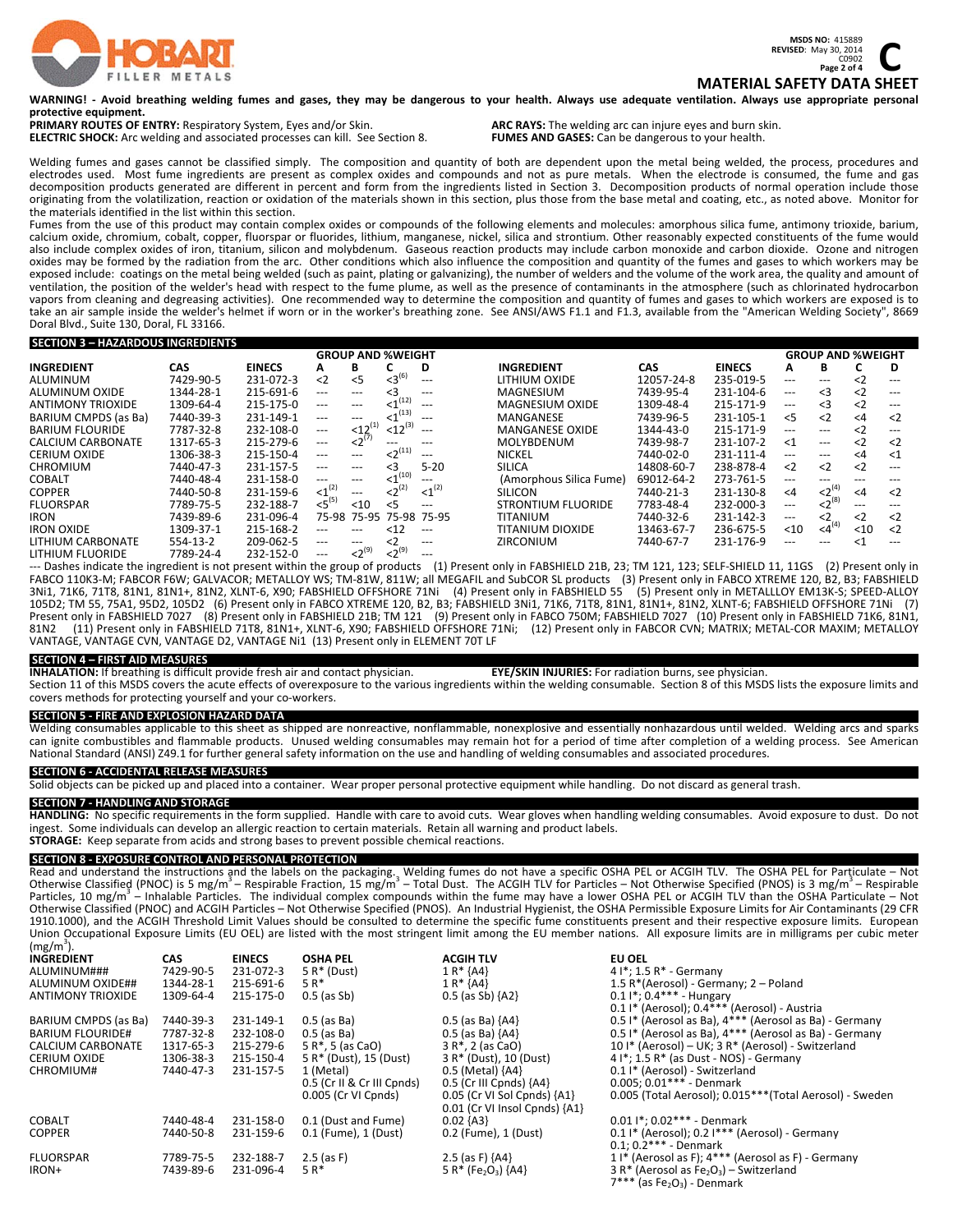

**REVISED:** May 30, 2014<br>
COPO2<br>
COPO202<br>
CA FETY BATA SUE C0902 **Page 3 of 4 MATERIAL SAFETY DATA SHEET**

|            |                                                                                                                                              |                                                                                                                   |                                                                                                                                                                           | IVIAILINALJAI LII <i>V</i> AIA JIILI                                                                                                                                                                                                                                       |
|------------|----------------------------------------------------------------------------------------------------------------------------------------------|-------------------------------------------------------------------------------------------------------------------|---------------------------------------------------------------------------------------------------------------------------------------------------------------------------|----------------------------------------------------------------------------------------------------------------------------------------------------------------------------------------------------------------------------------------------------------------------------|
| 1309-37-1  | 215-168-2                                                                                                                                    | 10 (Oxide Fume)                                                                                                   | 5 R* (Fe <sub>2</sub> O <sub>3</sub> ) {A4}                                                                                                                               | 3 R* (Aerosol as $Fe2O3$ ) – Switzerland<br>$7***$ (as Fe <sub>2</sub> O <sub>3</sub> ) - Denmark                                                                                                                                                                          |
| 554-13-2   | 209-062-5                                                                                                                                    |                                                                                                                   |                                                                                                                                                                           | $4!$ *; 1.5 R* (as Dust - NOS) - Germany                                                                                                                                                                                                                                   |
|            |                                                                                                                                              |                                                                                                                   |                                                                                                                                                                           | $2.5 - UK$                                                                                                                                                                                                                                                                 |
| 12057-24-8 | 235-019-5                                                                                                                                    | $1 \blacksquare$                                                                                                  |                                                                                                                                                                           | 4 $I^*$ ; 1.5 R* (as Dust - NOS) - Germany                                                                                                                                                                                                                                 |
| 7439-95-4  | 231-104-6                                                                                                                                    | $5 R^*$                                                                                                           | $3R*$                                                                                                                                                                     | 3 R* (Aerosol) - Switzerland                                                                                                                                                                                                                                               |
|            |                                                                                                                                              |                                                                                                                   |                                                                                                                                                                           | 4 I*(Aerosol); 1.5 R*** (Aerosol) - Germany                                                                                                                                                                                                                                |
| 1309-48-4  | 215-171-9                                                                                                                                    | 15 (Fume, Total Part)                                                                                             | $101*$ {A4}                                                                                                                                                               | 3 R* (Aerosol as Mg) – Switzerland                                                                                                                                                                                                                                         |
|            |                                                                                                                                              |                                                                                                                   |                                                                                                                                                                           | 4 I*(Aerosol as Mg); 1.5 R*** (Aerosol as Mg) - Germany                                                                                                                                                                                                                    |
| 7439-96-5  | 231-105-1                                                                                                                                    | 5 CL ** (Fume)                                                                                                    | $0.11*$ {A4} $\bullet$                                                                                                                                                    | 0.02 R*(Aerosol); $0.16 R***$ (Aerosol) - Germany                                                                                                                                                                                                                          |
|            |                                                                                                                                              | 1. 3 STEL***                                                                                                      | $0.02 R^*$ $\leftrightarrow$                                                                                                                                              | 0.2 I*(Aerosol) - Germany                                                                                                                                                                                                                                                  |
|            |                                                                                                                                              |                                                                                                                   |                                                                                                                                                                           | $0.2; 0.4***$ - Denmark                                                                                                                                                                                                                                                    |
| 1344-43-0  | 215-171-9                                                                                                                                    | 5 CL ** (Fume)                                                                                                    | $0.11*$ {A4} $\bullet$                                                                                                                                                    | 0.02 R*(Aerosol); 0.16 R*** (Aerosol) - Germany                                                                                                                                                                                                                            |
|            |                                                                                                                                              | 1, 3 STEL***                                                                                                      | $0.02 R^*$ $\leftrightarrow$                                                                                                                                              | 0.2 I*(Aerosol) - Germany                                                                                                                                                                                                                                                  |
|            |                                                                                                                                              |                                                                                                                   |                                                                                                                                                                           | $0.2; 0.4***$ - Denmark                                                                                                                                                                                                                                                    |
| 7439-98-7  | 231-107-2                                                                                                                                    | $5R*$                                                                                                             | $3 R^*$ ; 10 I* (Ele and Insol)                                                                                                                                           | $3 R* - Spain;$                                                                                                                                                                                                                                                            |
|            |                                                                                                                                              |                                                                                                                   | $0.5 R*$ (Sol Cpnds) ${A3}$                                                                                                                                               | 4; $10***$ - Poland                                                                                                                                                                                                                                                        |
|            |                                                                                                                                              |                                                                                                                   |                                                                                                                                                                           | $0.05; 0.1***$ - Denmark                                                                                                                                                                                                                                                   |
|            |                                                                                                                                              |                                                                                                                   |                                                                                                                                                                           |                                                                                                                                                                                                                                                                            |
|            |                                                                                                                                              |                                                                                                                   |                                                                                                                                                                           |                                                                                                                                                                                                                                                                            |
|            |                                                                                                                                              |                                                                                                                   |                                                                                                                                                                           | 0.1 (Fused, Respirable Dust) - Denmark                                                                                                                                                                                                                                     |
|            |                                                                                                                                              |                                                                                                                   |                                                                                                                                                                           | 0.2*** (Fused, Respirable Dust) - Denmark                                                                                                                                                                                                                                  |
|            |                                                                                                                                              |                                                                                                                   |                                                                                                                                                                           | $2!*.4!***$ - Denmark                                                                                                                                                                                                                                                      |
|            |                                                                                                                                              |                                                                                                                   |                                                                                                                                                                           | 4 R* (Aerosol); 10 I* (Aerosol) - Denmark                                                                                                                                                                                                                                  |
|            |                                                                                                                                              |                                                                                                                   |                                                                                                                                                                           | 1 I* (Aerosol as F); 4*** (Aerosol as F) - Germany                                                                                                                                                                                                                         |
|            |                                                                                                                                              |                                                                                                                   |                                                                                                                                                                           | 1.5 $R^*$ (as TiO <sub>2</sub> ) - Germany                                                                                                                                                                                                                                 |
|            |                                                                                                                                              |                                                                                                                   |                                                                                                                                                                           | 1.5 $R^*$ - Germany                                                                                                                                                                                                                                                        |
|            |                                                                                                                                              |                                                                                                                   |                                                                                                                                                                           | $1!$ (Aerosol); 0.1 $1***$ (Aerosol) - Germany                                                                                                                                                                                                                             |
|            | 7789-24-4<br>7440-02-0<br>14808-60-7<br>(Amorphous Silica Fume) 69012-64-2<br>7440-21-3<br>7783-48-4<br>7440-32-6<br>13463-67-7<br>7440-67-7 | 232-152-0<br>231-111-4<br>238-878-4<br>273-761-5<br>231-130-8<br>232-000-3<br>231-142-3<br>236-675-5<br>231-176-9 | 5 R* (Dust), 15 (Dust)<br>$2.5$ (as F)<br>1 (Metal)<br>1 (Sol Cpnds)<br>1 (Insol Cpnds)<br>$0.1 R*$<br>0.8<br>$5R*$<br>$2.5$ (as F)<br>$5R*$<br>15 (Dust)<br>5 (Zr Cpnds) | 3 R* (Dust), 10 (Dust)<br>2.5 (as F) ${AA}$<br>3 R* (Dust), 10 (Dust)<br>$1.5$ I* (Ele) ${AS}$<br>$0.11*$ (Sol Cpnds) {A4}<br>$0.2$ I* (Insol Cpnds) ${A1}$<br>$0.025 R*$ {A2}<br>$3R*$<br>$3R*$<br>2.5 (as F) ${AA}$<br>$3R*$<br>10 {A4}<br>5, 10 STEL*** (Zr Cpnds) {A4} |

R\* - Respirable Fraction R\*\*\* - Respirable Fraction - Short Term Exposure Limit I\* - Inhalable Fraction I\*\*\* - Inhalable Fraction - Short Term Exposure Limit \*\* - Ceiling<br>Limit \*\*\* - Short Term Exposure Limit + - As a puis Limit \*\*\* - Short Term Exposure Limit + - As a nuisance particulate covered under "Particulates Not Otherwise Regulated" by OSHA or "Particulates Not Otherwise<br>Classified" by ACGIH ++ - Crystalline silica is bound within t ++ - Crystalline silica is bound within the product as it exists in the package. However, research indicates silica is present in welding fume in the amorphous (noncrystalline) form #- Reportable material under Section 313 of SARA ##- Reportable material under Section 313 of SARA only in fibrous form ###-<br>Reportable material under Section 313 of SARA as dust or fume ■-NOS – Not Otherwise Specified {A1} ‐ Confirmed Human Carcinogen per ACGIH {A2} ‐ Suspected Human Carcinogen per ACGIH {A3} ‐ Confirmed Animal Carcinogen with Unknown Relevance to Humans per ACGIH {A4} ‐ Not Classifiable as a Human Carcinogen per ACGIH {A5} ‐ Not Suspected as a Human Carcinogen per ACGIH (noncrystalline) form

**VENTILATION:** Use enough ventilation, local exhaust at the arc or both to keep the fumes and gases below the PEL/TLV/OELs in the worker's breathing zone and the general area. Train the welder to keep his head out of the fumes.

**RESPIRATORY PROTECTION:** Use NIOSH approved or equivalent fume respirator or air supplied respirator when welding in confined space or where local exhaust or ventilation does not keep exposure below the regulatory limits.

**EYE PROTECTION:** Wear helmet or use face shield with filter lens. As a rule of thumb begin with Shade Number 14. Adjust if needed by selecting the next lighter and/or darker shade number. Provide protective screens and flash goggles, if necessary, to shield others from the weld arc flash.

PROTECTIVE CLOTHING: Wear hand, head and body protection which help to prevent injury from radiation, sparks and electrical shock. See ANSI Z49.1. At a minimum this includes welder's gloves and a protective face shield, and may include arm protectors, aprons, hats, shoulder protection as well as dark non‐synthetic clothing. Train the welder not to touch live electrical parts and to insulate himself from work and ground.

#### **PROCEDURE FOR CLEANUP OF SPILLS OR LEAKS:** Not applicable

**SPECIAL PRECAUTIONS (IMPORTANT):** Maintain exposure below the PEL/TLV/OEL. Use industrial hygiene monitoring to ensure that your use of this material does not create exposures which exceed PEL/TLV/OEL. Always use exhaust ventilation. Refer to the following sources for important additional information: American National Standard (ANSI) Z49.1; Safety in Welding and Cutting published by the American Welding Society, 8669 Doral Blvd., Suite 130, Doral, FL 33166 and OSHA Publication 2206 (29 CFR 1910), U.S. Government Printing Office, Washington, DC 20402.

# **SECTION 9 – PHYSICAL AND CHEMCIAL PROPERTIES**

Welding consumables applicable to this sheet as shipped are nonreactive, nonflammable, nonexplosive and essentially nonhazardous until welded.<br> **PHYSICAL STATE:** Cored Wire **PHYSICAL STATE: Cored Wire <b>COLOR:** Grav **FORM:** Round Wire

**SECTION 10 – STABILITY AND REACTIVITY** 

**GENERAL:** Welding consumables applicable to this sheet are solid and nonvolatile as shipped. This product is only intended for use per the welding parameters it was designed for. When this product is used for welding, hazardous fumes may be created. Other factors to consider include the base metal, base metal preparation and base metal coatings. All of these factors can contribute to the fume and gases generated during welding. The amount of fume varies with the welding parameters.<br>**STABILITY:** This product is stable under normal conditions. **STABILITY: STABILITY:** This product is stable under normal conditions. **REACTIVITY:** Contact with acids or strong bases may cause generation of gas.

# **SECTION 11 – TOXICOLOGICAL INFORMATION**

SHORT-TERM (ACUTE) OVEREXPOSURE EFFECTS: Welding Fumes - May result in discomfort such as dizziness, nausea or dryness or irritation of nose, throat or eyes. **Aluminum Oxide** ‐ Irritation of the respiratory system. **Antimony Compounds** ‐ Irritation of nose, throat, eyes and skin. **Barium** ‐ Aching eyes, rhinitis, frontal headache, wheezing, laryngeal spasms, salivation or anorexia. **Calcium Oxide** ‐ Dust or fumes may cause irritation of the respiratory system, skin and eyes. **Chromium** ‐ Inhalation of fume with chromium (VI) compounds can cause irritation of the respiratory tract, lung damage and asthma-like symptoms. Swallowing chromium (VI) salts can cause severe injury or death. Dust on skin can form ulcers. Eyes may be burned by chromium (VI) compounds. Allergic reactions may occur in some people. **Cobalt** ‐ Pulmonary irritation, cough, dermatitis, weight loss. Copper - Metal fume fever characterized by metallic taste, tightness of chest and fever. Symptoms may last 24 to 48 hours following overexposure. **Fluorides** ‐ Fluoride compounds evolved may cause skin and eye burns, pulmonary edema and bronchitis. **Iron, Iron Oxide** ‐ None are known. Treat as nuisance dust or fume. **Lithium Compounds** ‐ Overexposure may cause tremor and nausea. **Magnesium, Magnesium Oxide** ‐ Overexposure to the oxide may cause metal fume fever characterized by metallic taste, tightness of chest and fever. Symptoms may last 24 to 48 hours following overexposure. **Manganese, Manganese Oxide** ‐ Metal fume fever characterized by chills, fever, upset stomach, vomiting, irritation of the throat and aching of body. Recovery is generally complete within 48 hours of the overexposure. **Molybdenum, Cerium Oxide** ‐ Irritation of the eyes, nose and throat. **Nickel, Nickel Compounds** ‐ Metallic taste, nausea, tightness in chest, metal fume fever, allergic reaction. **Silica (Amorphous)** ‐ Dust and fumes may cause irritation of the respiratory system, skin and eyes. **Strontium Compounds** ‐ Strontium salts are generally non‐toxic and are normally present in the human body. In large oral doses, they may cause gastrointestinal disorders, vomiting and diarrhea. **Titanium Dioxide** ‐ Irritation of respiratory system. **Zirconium** ‐ May cause irritation of the eyes, nose and throat due to mechanical effects.

LONG-TERM (CHRONIC) OVEREXPOSURE EFFECTS: Welding Fumes - Excess levels may cause bronchial asthma, lung fibrosis, pneumoconiosis or "siderosis." Aluminum Oxide ‐ Pulmonary fibrosis and emphysema. **Antimony Compounds** ‐ Metal fume fever, dermatitis, keratitis, conjunctivitis and ulceration and perforation of the nasal septum. Avoid conditions in which fresh hydrogen will react with antimony to form stibine which is extremely toxic. **Barium** ‐ Long term overexposure to soluble barium compounds may cause nervous disorders and may have deleterious effects on the heart, circulatory system and musculature. **Calcium Oxide** ‐ Prolonged overexposure may cause ulceration of the skin and perforation of the nasal septum, dermatitis and pneumonia. Chromium - Ulceration and perforation of nasal septum. Respiratory irritation may occur with symptoms resembling asthma. Studies have shown that chromate production workers exposed to hexavalent chromium compounds have an excess of lung cancers. Chromium (VI) compounds are more readily absorbed through the skin than chromium (III) compounds. Good practice requires the reduction of employee exposure to chromium (III) and (VI) compounds. **Cobalt** ‐ Repeated overexposure to cobalt compounds can produce reduced pulmonary function, diffuse nodular fibrosis of lungs and respiratory hypersensitivity. Copper - Copper poisoning has been reported in the literature from exposure to high levels of copper. Liver damage can occur due to copper accumulating in the liver characterized by cell destruction and cirrhosis. High levels of copper may cause anemia and jaundice. High levels of copper may cause central